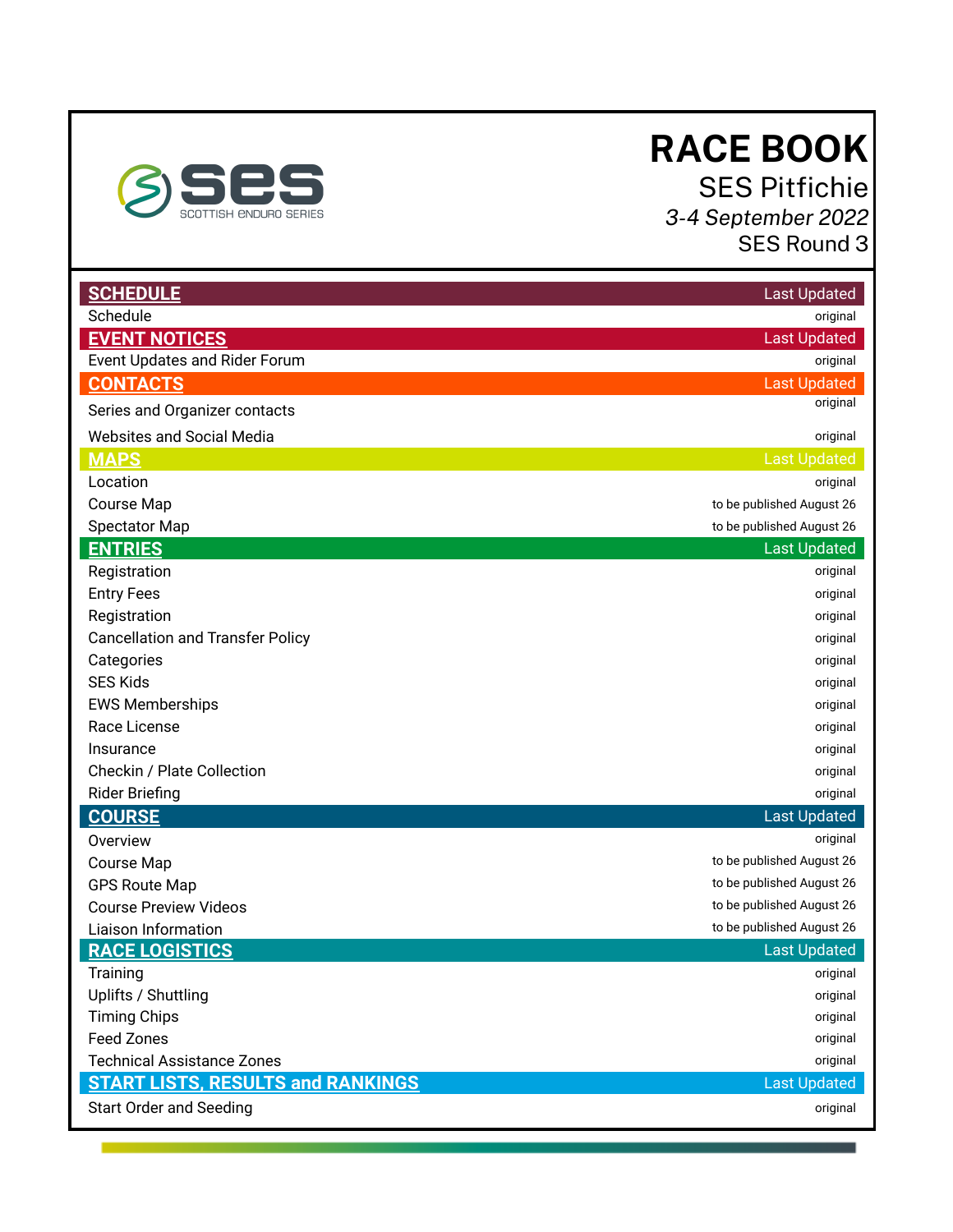| <b>Start List and Start Procedures</b> | original            |
|----------------------------------------|---------------------|
| Live Timing and Results                | original            |
| Awards                                 | original            |
| <b>Ranking Points</b>                  | original            |
| Prize Money                            | original            |
| <b>RULES</b>                           | <b>Last Updated</b> |
| <b>Race Rules</b>                      | original            |
| <b>Protection Rules</b>                | original            |
| <b>Onboard Cameras</b>                 | original            |
| <b>VENUE LOGISTICS</b>                 | <b>Last Updated</b> |
| <b>Travel and Transportation</b>       | original            |
| Accommodation                          | original            |
| Parking                                | original            |
| Camping                                | original            |
| <b>WIFI</b>                            | original            |
| <b>Bike Shops</b>                      | original            |
| <b>Bike Wash</b>                       | original            |
| <b>Grocery Stores</b>                  | original            |
| <b>Bank Machines</b>                   | original            |
| <b>Other Riding Zones</b>              | original            |
| Places of Interest                     | original            |
| <b>MEDICAL</b>                         | <b>Last Updated</b> |
| <b>Emergency Response</b>              | original            |
| Hospital / Clinics                     | original            |
| <b>Concussion Protocol</b>             | original            |
| Massage and Physiotherapy              | original            |
|                                        |                     |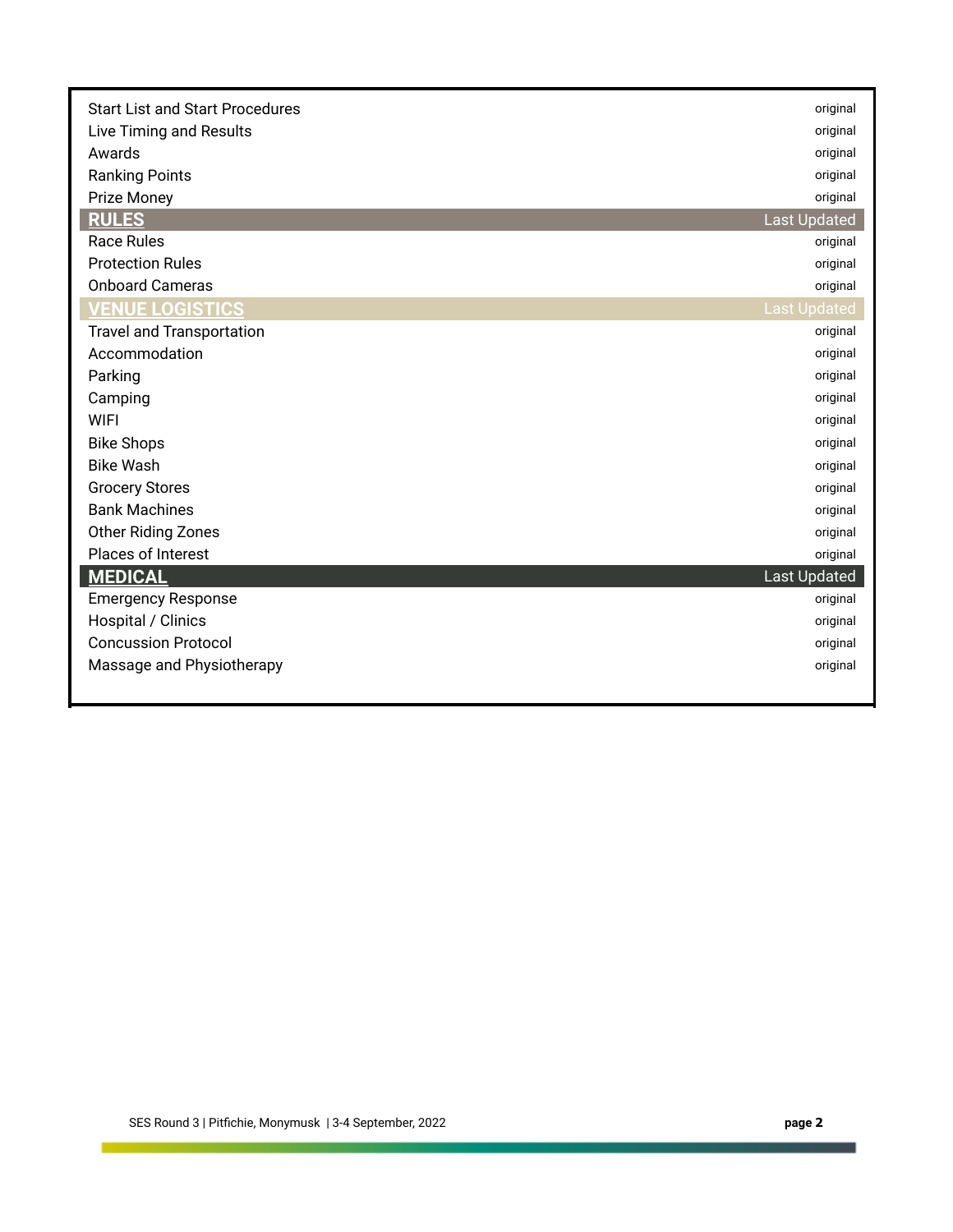# **SCHEDULE** | [return to menu](#page-0-0)

| <b>Friday August 26</b>                         |                       |                                                         |                                                |
|-------------------------------------------------|-----------------------|---------------------------------------------------------|------------------------------------------------|
|                                                 | <b>Course Release</b> | <b>SES E-bike and SES</b>                               | all stages closed for riding until<br>training |
|                                                 |                       |                                                         |                                                |
| <b>Saturday September 3</b>                     |                       |                                                         |                                                |
|                                                 | Registration          | SES Pro/100/80/Teams/E-bike                             |                                                |
|                                                 | Training              | SES Pro/100/80/Teams/E-bike                             |                                                |
|                                                 |                       |                                                         |                                                |
| <b>Sunday September 4</b>                       |                       |                                                         |                                                |
|                                                 | Registration          | SES Pro/100/80/Teams/E-bike                             |                                                |
|                                                 | Race                  | <b>SES E-bike</b>                                       |                                                |
|                                                 | Race                  | SES 80 Youth                                            |                                                |
|                                                 | Race                  | <b>SES 80</b>                                           |                                                |
|                                                 | Race                  | <b>SES 100</b>                                          |                                                |
|                                                 | Race                  | <b>SES Pro</b>                                          |                                                |
|                                                 | Race                  | <b>SES Teams</b>                                        |                                                |
|                                                 | Awards                | SES Pro/100/80/Teams/E-bike 20 minutes after last rider |                                                |
|                                                 |                       |                                                         |                                                |
| <b>Preliminary Schedule - Subject to Change</b> |                       |                                                         |                                                |

# **EVENT NOTICES** | [return to menu](#page-0-0)

# **UPDATES and QUESTIONS / FEEDBACK**

Event updates (schedule changes, publication of start lists, …) will be posted here.

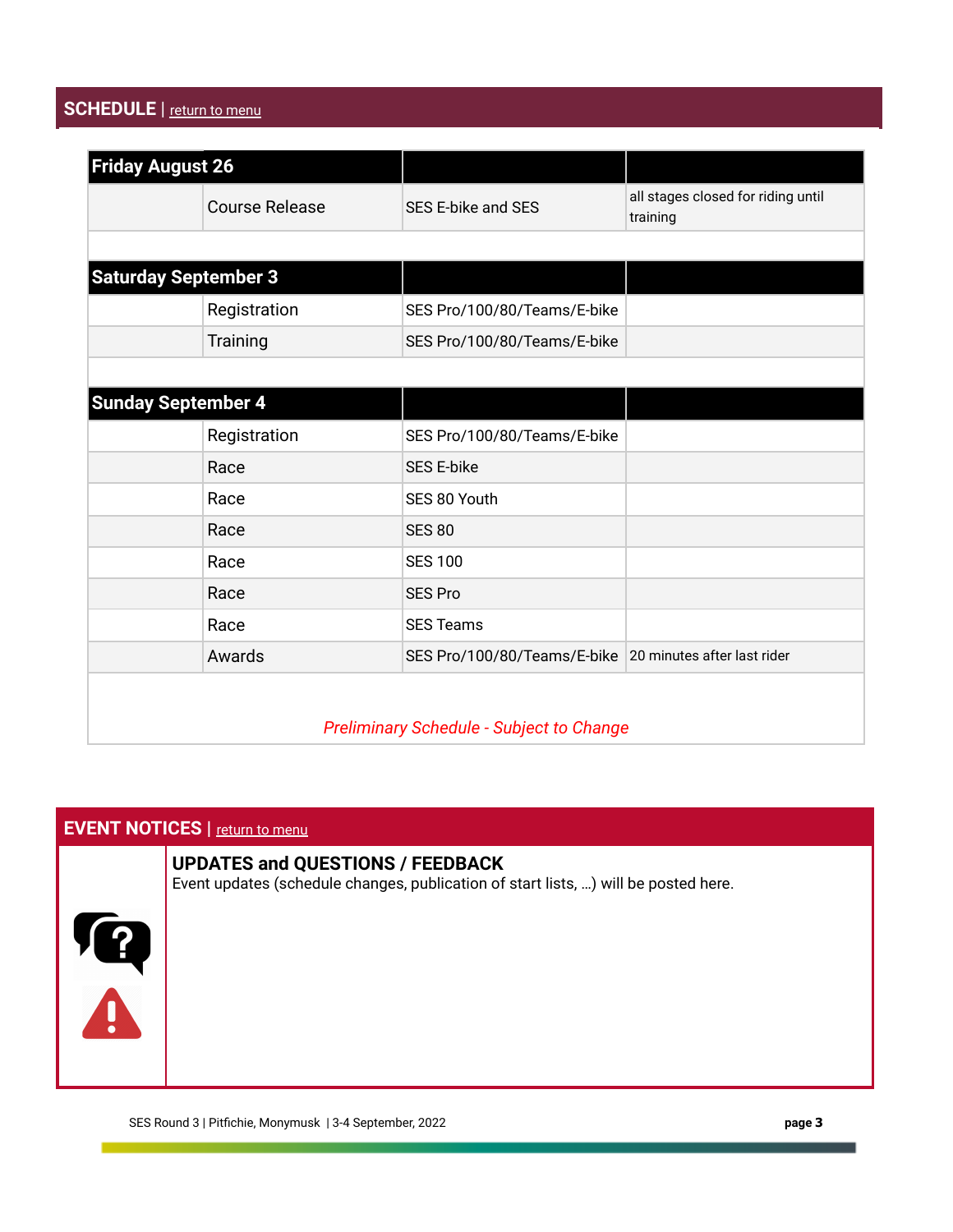|  | <b>CONTACTS</b> return to menu |
|--|--------------------------------|
|--|--------------------------------|

|         | <b>CONTACTS</b><br><b>SCOTTISH ENDURO SERIES</b><br>Event Director: Emma Wadee<br>Sports Manager: Ruaridh Cunningham<br>Athletes / Teams / Registration: Cameron Jardine<br>Media Inquiries / Accreditation: Kate Ball |
|---------|------------------------------------------------------------------------------------------------------------------------------------------------------------------------------------------------------------------------|
|         | Please send all enquiries to hello@scottishenduroseries.co.uk marked for the attention of the<br>relevant person.                                                                                                      |
|         | <b>WEBSITE AND SOCIAL MEDIA</b>                                                                                                                                                                                        |
| http:// | <b>Scottish Enduro Series</b><br>https://www.scottishenduroseries.co.uk/                                                                                                                                               |
|         | Use #ScottishEnduroSeries                                                                                                                                                                                              |
|         |                                                                                                                                                                                                                        |

# **MAPS** | [return to menu](#page-0-0)



**LOCATION**

Pitfichie, Inverurie, AB51 7JJ, Scotland [Map](https://www.google.com/maps/place/Pitfichie,+Inverurie+AB51+7JJ/@57.238756,-2.5457467,15z/data=!3m1!4b1!4m5!3m4!1s0x4884388b03151f49:0xf80d50a089af35f3!8m2!3d57.2387452!4d-2.5369919)

**COURSE MAP** to be published Aug 26, 2022

**SPECTATOR MAP** COMING SOON

# **ENTRIES** | [return to menu](#page-0-0)

|  | <b>REGISTRATION</b> |
|--|---------------------|
|  |                     |

#### **SES Pro**



To compete in the SES Pro race, riders must either have EWS Global ranking points or apply to [hello@scottishenduroseries.co.uk](mailto:hello@scottishenduroseries.co.uk) for consideration. Entries are processed through Eventbrite here <https://www.eventbrite.co.uk/o/scottish-enduro-series-ses-34358702041>

# **SES 100, SES 80, SES E-bike, SES Team**

The SES 100 and SES 80 races have no prequalification requirements.

SES Round 3 | Pitfichie, Monymusk | 3-4 September, 2022 **page 4**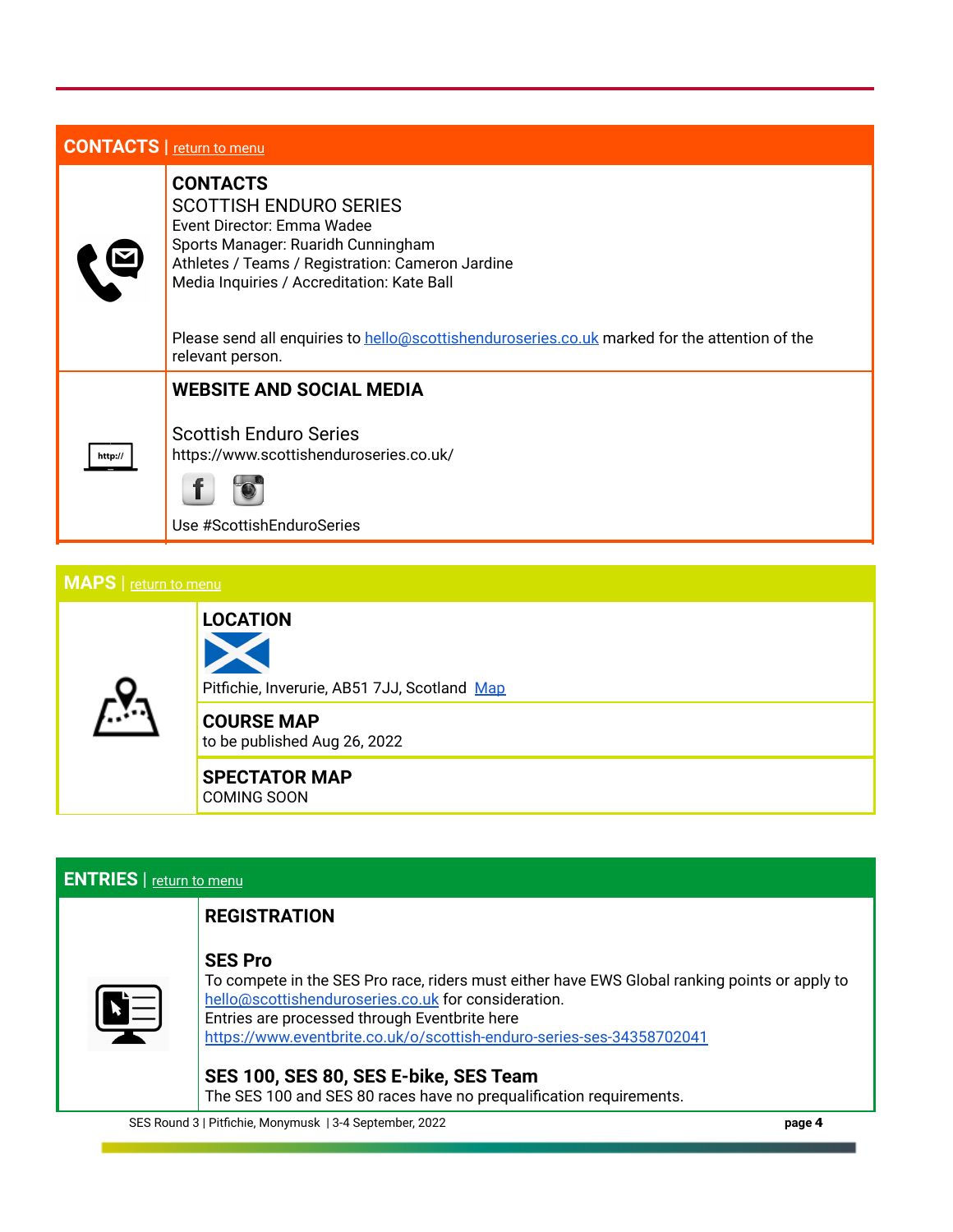| Limited spots. Entries offered on a space available, first come basis.<br>Entries are processed through Eventbrite here<br>https://www.eventbrite.co.uk/o/scottish-enduro-series-ses-34358702041<br>Entries open 20:00 GMT 28 February                                                                                                                                                                                                                                                                                                                                                                                                                                                                                                                                                                                                                                                                                                                                                                                                                                                                                                                                                                                                                                                                                                                                                                                                                                                                                                                                                                                                                                                                                                                                                                                                                                                                                                                                                                                                                                   |  |
|--------------------------------------------------------------------------------------------------------------------------------------------------------------------------------------------------------------------------------------------------------------------------------------------------------------------------------------------------------------------------------------------------------------------------------------------------------------------------------------------------------------------------------------------------------------------------------------------------------------------------------------------------------------------------------------------------------------------------------------------------------------------------------------------------------------------------------------------------------------------------------------------------------------------------------------------------------------------------------------------------------------------------------------------------------------------------------------------------------------------------------------------------------------------------------------------------------------------------------------------------------------------------------------------------------------------------------------------------------------------------------------------------------------------------------------------------------------------------------------------------------------------------------------------------------------------------------------------------------------------------------------------------------------------------------------------------------------------------------------------------------------------------------------------------------------------------------------------------------------------------------------------------------------------------------------------------------------------------------------------------------------------------------------------------------------------------|--|
| <b>SES 80 Youth</b><br>SES youth is for Expert level / advanced young riders only, age 15-16 (DOB 2006-2007)                                                                                                                                                                                                                                                                                                                                                                                                                                                                                                                                                                                                                                                                                                                                                                                                                                                                                                                                                                                                                                                                                                                                                                                                                                                                                                                                                                                                                                                                                                                                                                                                                                                                                                                                                                                                                                                                                                                                                             |  |
| In exceptional circumstances 13-14 year old riders (DOB 2008-2009) may request to enter the<br>SES 80 category under an Under Age Dispensation Entry.<br>For SES to consider an UADE request the following will apply.<br>A parent or legal guardian has granted permission and is confident in the rider's ability to<br>race on a course with this level of technical & physical challenge.<br>The parent or legal guardian has signed a waiver to this effect during the event entry<br>process<br>The rider agrees to be subject to a vetting process in which SES will assess the<br>capability of the rider.<br>To allow this vetting process to take place the parent or guardian of a rider applying for<br>an UADE MUST contact SES by email: hello@scottishenduroseries.co.uk<br>SES will require evidence that the rider has suitable & sufficient experience & ability to<br>ride steep technical terrain.<br>This evidence may be in the form of but not limited to, verifiable previous race results,<br>$\bullet$<br>video evidence of riding, testimony of a qualified MTB coach, etc.<br>The granting of an Under Age Dispensation Entry will be at the sole discretion of the SES<br>$\bullet$<br>A parent or legal guardian must remain on site for the full duration whilst the rider is on<br>$\bullet$<br>course.<br>Practice: It is the recommendation of SES that a rider entered under an UADE is<br>accompanied at all times during practice by a responsible adult (over 18) capable of<br>riding the course. This may be an entered racer or a non-racing "Chaperone." Permission<br>for a non racing chaperone will only be granted by SES on prior request. A "chaperone"<br>cannot enter the race course on race day.<br>Race: SES will start all riders entered on an UADE as a group & will provide dedicated<br>sweepers to accompany this group for the duration of the race.<br>If at any point during the event SES are concerned about the capability & safety of the<br>rider they have the right to withdraw them from the race. |  |
| SES recommend that any parent or guardian of a rider requesting an UADE who is<br>unsure of their suitability to enter this level of race should seek to enroll the rider on<br>an advance MTB course with an accredited MTB coaching organisation such as<br>https://www.dirtschool.co.uk/                                                                                                                                                                                                                                                                                                                                                                                                                                                                                                                                                                                                                                                                                                                                                                                                                                                                                                                                                                                                                                                                                                                                                                                                                                                                                                                                                                                                                                                                                                                                                                                                                                                                                                                                                                              |  |
| <b>SES KIDS</b><br>Ages 2-14<br>Details TBC                                                                                                                                                                                                                                                                                                                                                                                                                                                                                                                                                                                                                                                                                                                                                                                                                                                                                                                                                                                                                                                                                                                                                                                                                                                                                                                                                                                                                                                                                                                                                                                                                                                                                                                                                                                                                                                                                                                                                                                                                              |  |
| <b>ENTRY FEE</b><br>Entry fees include all taxes and processing fees<br>Entries will be processed through Eventbrite in Pounds Sterling (GBP).<br>SES Pro/100/E-bike/Team(per rider): £90.00<br>SES 80: £80.00                                                                                                                                                                                                                                                                                                                                                                                                                                                                                                                                                                                                                                                                                                                                                                                                                                                                                                                                                                                                                                                                                                                                                                                                                                                                                                                                                                                                                                                                                                                                                                                                                                                                                                                                                                                                                                                           |  |
| SES Round 3   Pitfichie, Monymusk   3-4 September, 2022<br>page 5                                                                                                                                                                                                                                                                                                                                                                                                                                                                                                                                                                                                                                                                                                                                                                                                                                                                                                                                                                                                                                                                                                                                                                                                                                                                                                                                                                                                                                                                                                                                                                                                                                                                                                                                                                                                                                                                                                                                                                                                        |  |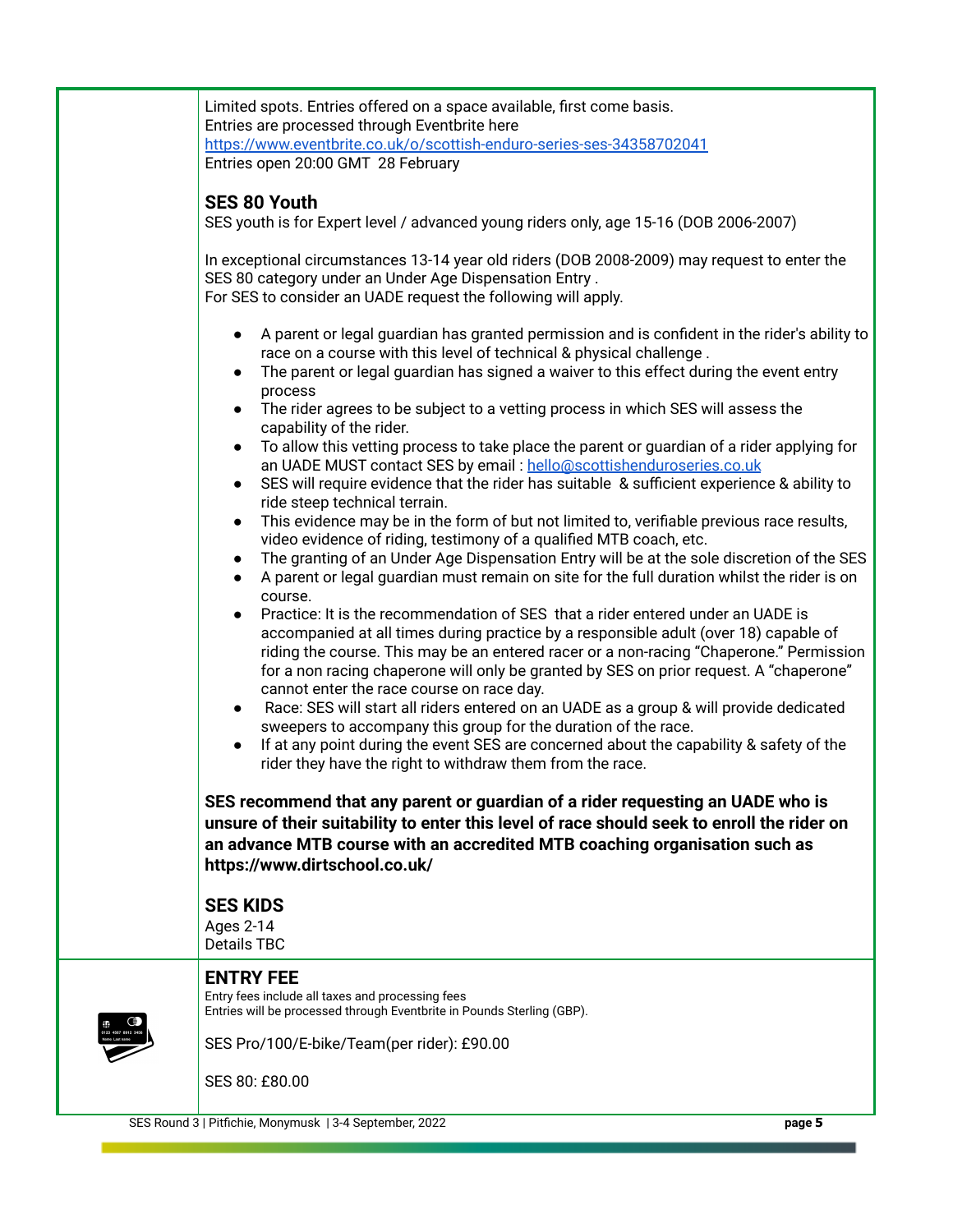| SES Pro/100/80/E-bike/Team entry fee includes 1 day of racing, 1 day of closed course<br>marshalled training, full course medical coverage on training and race day, live timing, backup<br>timing, parking, 2 full day gondola tickets, parking, race plate, feed station.                                                |
|----------------------------------------------------------------------------------------------------------------------------------------------------------------------------------------------------------------------------------------------------------------------------------------------------------------------------|
| <b>CANCELLATION AND TRANSFER POLICY</b><br>Registration fees are refundable (less a 30GBP processing fee) up to 60 days prior to the race.<br>Cancellation requests must be sent to hello@scottishenduroseries.co.uk<br>If a Racer withdraws after the 60 day deadline has passed, the Racer will forfeit their entry fee. |
| Racers acknowledge that Event entry is personal to them and that entries cannot be transferred,<br>assigned, gifted, sold or deferred.                                                                                                                                                                                     |
| <b>SES Terms and condition link</b>                                                                                                                                                                                                                                                                                        |
| <b>CATEGORIES</b><br>All categories are based on rider age on the 31 December of competition year. Any category with fewer than 5 starters may<br>be merged with another age category at the discretion of the Event Organiser.                                                                                            |
| <b>SES PRO</b><br><b>WOMEN</b><br><b>MEN</b>                                                                                                                                                                                                                                                                               |
| <b>SES 100</b><br><b>WOMEN</b><br>WOMEN   U21 (DOB 2002-2005)<br>WOMEN   Master 35+ (1987+)<br>WOMEN   Master 45+ (1977+)<br><b>MEN</b><br>MEN   U21 (DOB 2002-2005)<br>MEN   Master 35+ (1987+)                                                                                                                           |
| MEN   Master 45+ (1977+)<br><b>SES TEAM</b>                                                                                                                                                                                                                                                                                |
| 3 riders (mixed, 2005+)                                                                                                                                                                                                                                                                                                    |
| <b>SES 80</b><br><b>WOMEN (2005+)</b><br>WOMEN   Youth (DOB 2006-2009)<br>MEN (2005+)<br>MEN   Youth (DOB 2006-2009)                                                                                                                                                                                                       |
| <b>SES E-bike</b><br><b>WOMEN (2005+)</b><br>WOMEN   Master 35+ (1987+)<br>MEN (2005+)<br>MEN   Master 35+ (1987+)                                                                                                                                                                                                         |
|                                                                                                                                                                                                                                                                                                                            |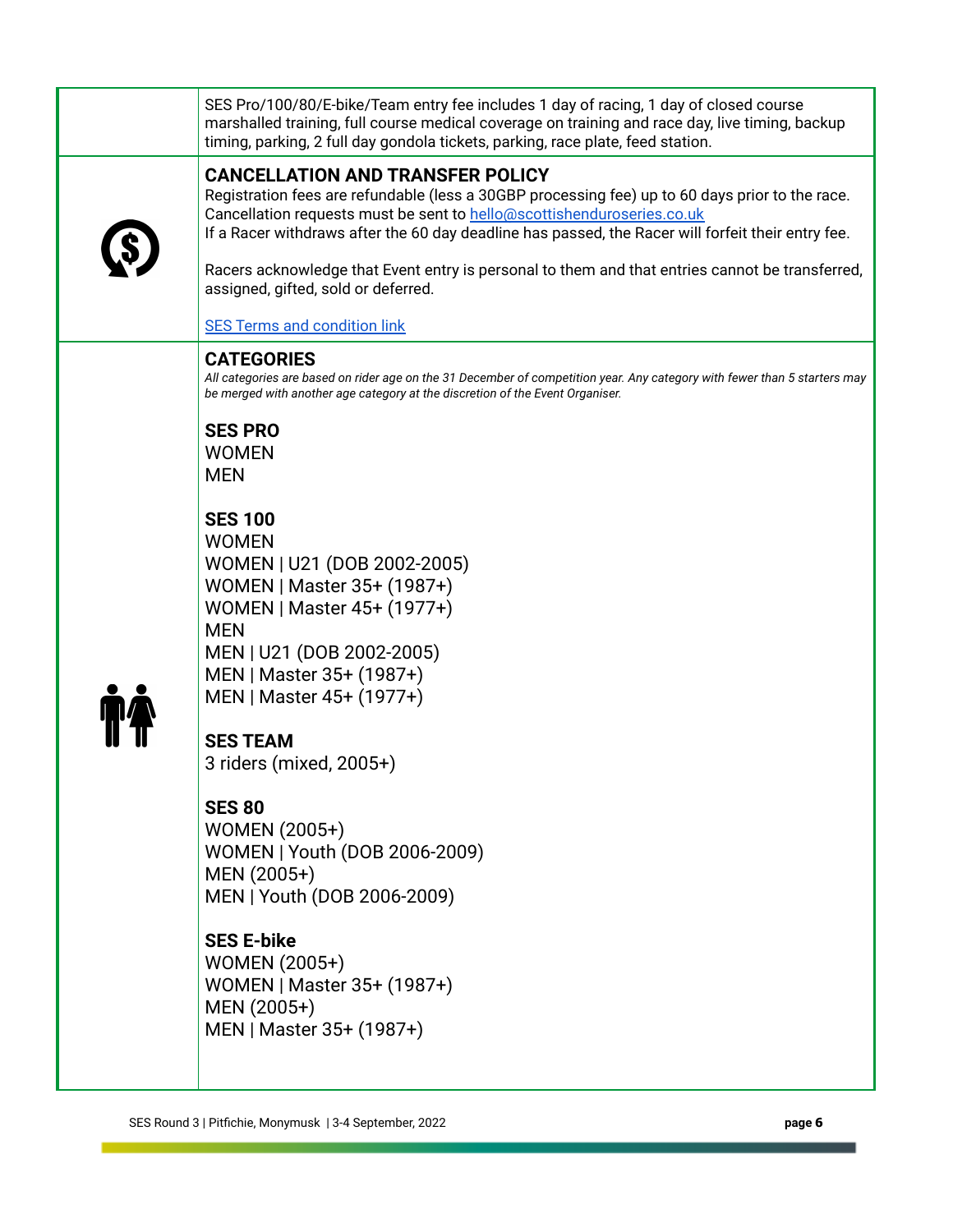|             | <b>SES KIDS</b><br>SES Kids races will be available for ages 2-14 and will include different options based on the<br>number (1, 2 or 3) of special SES KIDS designed enduro stages (approximately 1-2 minutes<br>each). Plus there is a balance bike category for ages 2-5.<br><b>SES KIDS BALANCE:</b><br>Ages 2-5   Balance bike course in the event paddock<br>SES KIDS 1:<br>Ages 5-8   1 stage<br>SES KIDS 2:<br>Ages 7-12   2 stages<br>SES KIDS 3:<br>Ages 9-14   3 stages<br>Entry details tbc                                                                                                                                                                                                                                                                                          |
|-------------|-------------------------------------------------------------------------------------------------------------------------------------------------------------------------------------------------------------------------------------------------------------------------------------------------------------------------------------------------------------------------------------------------------------------------------------------------------------------------------------------------------------------------------------------------------------------------------------------------------------------------------------------------------------------------------------------------------------------------------------------------------------------------------------------------|
|             | <b>RACE LICENSE</b>                                                                                                                                                                                                                                                                                                                                                                                                                                                                                                                                                                                                                                                                                                                                                                             |
| <b>EUCI</b> | SES 100, SES 80, SES E-bike, SES Team<br>UCI licenses are mandatory for Racers in the SES Pro Category and those who are seeking to<br>acquire EWS Global Ranking points.                                                                                                                                                                                                                                                                                                                                                                                                                                                                                                                                                                                                                       |
|             | <b>INSURANCE</b><br>Personal insurance coverage is not provided by SES.<br>Racers are responsible for securing their own accident, rescue, health, travel, property and<br>liability insurance.<br>Racers should have the following insurance coverage:<br>Bodily injury (in and out-patient hospital expenses and medical care, emergency rescue and<br>medical transport costs, permanent disablement, death) and material damages (loss of<br>earnings) in case of accident in the course of the Event or during training<br>Third-party liability insurance for material damage or bodily injury caused to others in the course<br>of the Event or during training.<br>Reimbursement of the entry fees and other ancillary costs resulting from an inability to<br>participate in an Event. |
|             | <b>CHECKIN / PLATE COLLECTION</b><br>Race Package will include plate (must be on bike for training and race) and rider goodies.<br>To collect the package on behalf of another racer, a copy of the racer's identification is required.<br><b>HOURS:</b><br>TBC: Saturday September 3<br>TBC: Sunday September 4<br>CHECKIN DEADLINE: Any riders who have not collected their race package by 08:30<br>September 4 will not be included on the start list.<br>Altering, cutting, or placing of unauthorized stickers or sponsor logos on race plates is not<br>permitted.<br><b>RACELABS RACE PLATES</b><br>RaceLabs race plates are optional for racers in the SES.                                                                                                                            |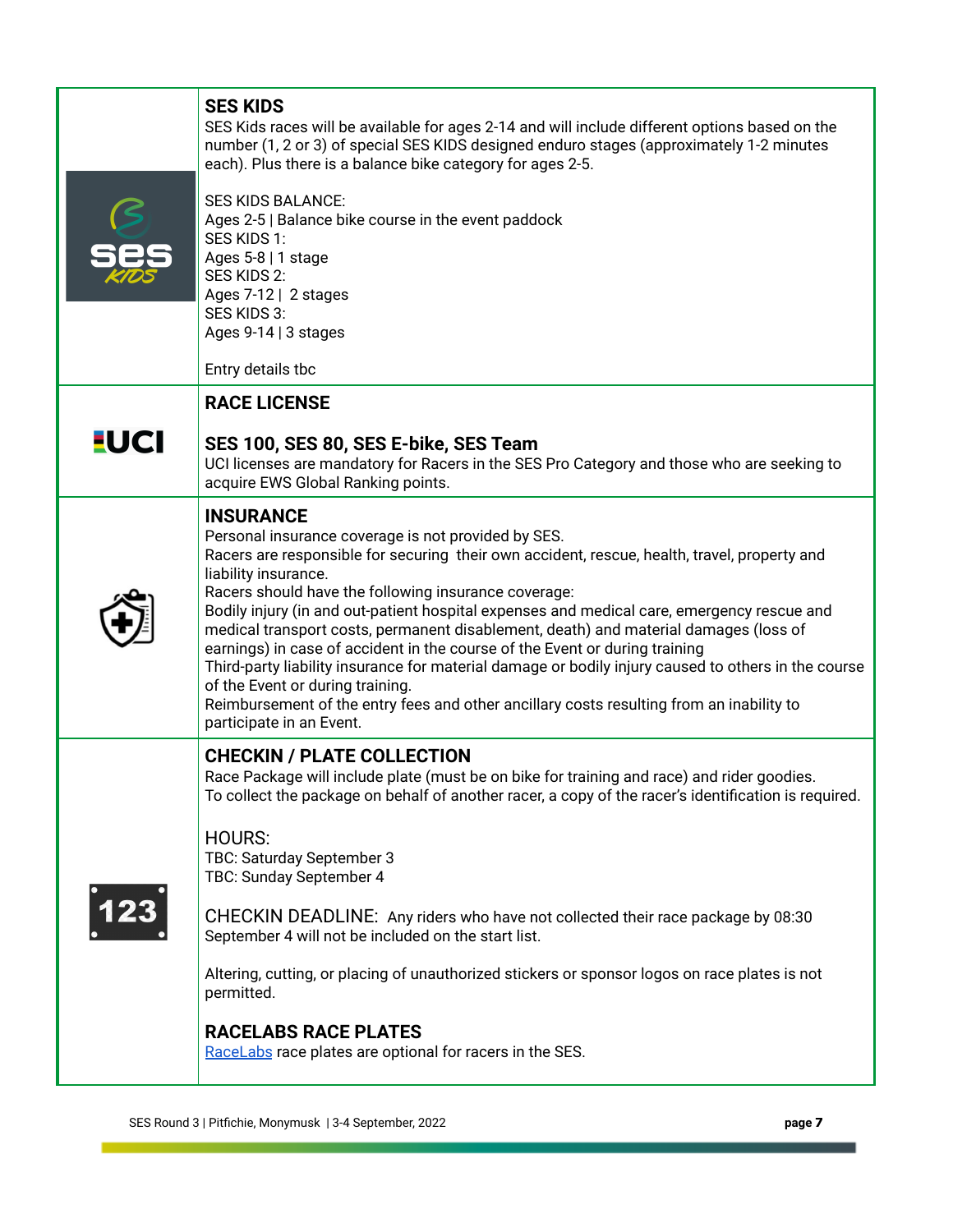| Racers who enter all three rounds of the Scottish Enduro Series (SES) will receive their own EWS<br>RaceLabs Race Plate at the start of the season in Nevis Range. |                                                                                                                                                                      |
|--------------------------------------------------------------------------------------------------------------------------------------------------------------------|----------------------------------------------------------------------------------------------------------------------------------------------------------------------|
|                                                                                                                                                                    | Racelab plate holders already owned by racers can be used for the SES and will help us in<br>reducing plastic waste.                                                 |
|                                                                                                                                                                    | RaceLab race plate holders will be available for purchase late 2022.                                                                                                 |
| ÷                                                                                                                                                                  | <b>RIDER BRIEFING</b><br>Rider briefing video to be released soon<br>Rider Briefing notes specific to the Nevis Range race will be sent by email with the Start List |

| <b>COURSE</b>   return to menu |                                                                                                                                                                                                                                                                                                                                                                                                                                                                                                                                                                                                                                                                                                  |  |
|--------------------------------|--------------------------------------------------------------------------------------------------------------------------------------------------------------------------------------------------------------------------------------------------------------------------------------------------------------------------------------------------------------------------------------------------------------------------------------------------------------------------------------------------------------------------------------------------------------------------------------------------------------------------------------------------------------------------------------------------|--|
|                                | The Nevis range provides a variety of terrain to challenge the enduro mountain<br>bike racer. High Scottish alpine terrain, forests, exposed rock slabs, drops,<br>jumps, roots, ruts, mud & loam are all likely to feature. This race will also be the<br>only enduro race in the UK to feature a mountain gondola liaison (weather<br>permitting)<br>AT DI U<br>event grade explained here<br>MAP and GPS ROUTE:<br><b>Published Friday August 26</b><br>LIAISON INFORMATION (detailing transition routes and allocated transfer times between<br>stages): to be published August 26<br>COURSE PREVIEW VIDEOS: Will be published on the Scottish Enduro Series Youtube<br>channel on August 26 |  |

# **RACE LOGISTICS** | **<u>[return to menu](#page-0-0)</u>**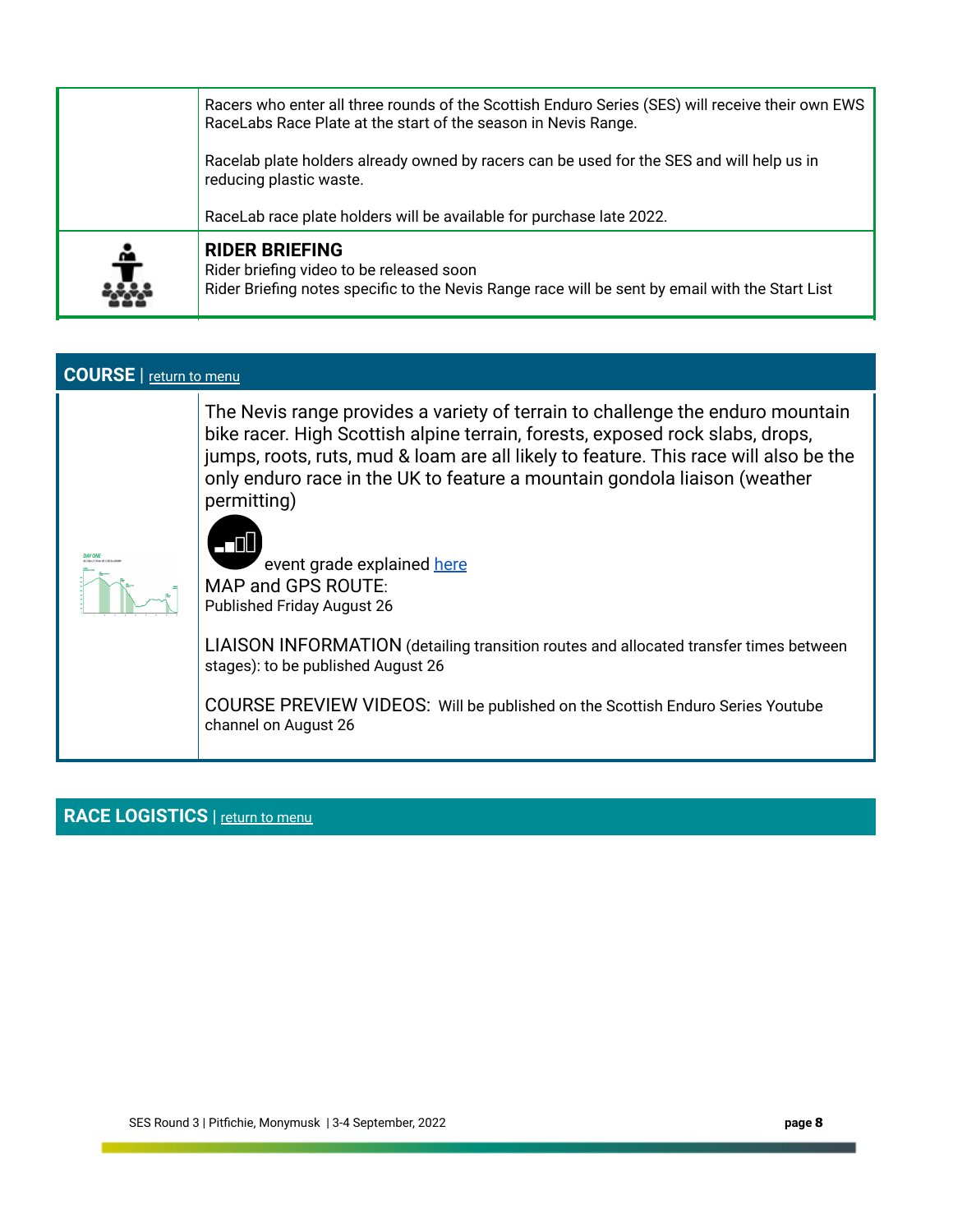| <b>TRAINING</b><br>Once the courses are announced April 15, all race stages will be closed for riding until training.<br>Race stages are closed during official training to all but racers, accredited media and official SES<br>Team staff. All riders on course during practice must have plates on their bikes. Any rider<br>training without a plate or outside the official schedule will be disqualified.<br>Riders can do multiple practice runs so long as it is within the scheduled training time<br>Safety Protocol: riders stopping on track to check lines or pushing up to session<br>sections must do so from outside the tape. |
|------------------------------------------------------------------------------------------------------------------------------------------------------------------------------------------------------------------------------------------------------------------------------------------------------------------------------------------------------------------------------------------------------------------------------------------------------------------------------------------------------------------------------------------------------------------------------------------------------------------------------------------------|
| <b>UPLIFTS and Shuttling</b><br>No shuttling is allowed at any time during practice or race day.                                                                                                                                                                                                                                                                                                                                                                                                                                                                                                                                               |
| <b>TIMING CHIPS</b><br>Timing system: SPORTident AIR+ system<br>Each racer will be issued one transponder. The transponder should be worn on the right wrist.<br>Timing chips will be collected in the finish area of the race. Racers who withdraw or do not<br>complete the race should return the chips to the timing tent in the finish area.<br>Lost or damaged chips will be assessed a 100 GBP replacement fee.<br>Timing stickers and timing chips will be issued at the start on race day. Racers should arrive at<br>least 15 minutes prior to their start time to collect the chips.                                                |
| <b>FEED ZONE(S)</b><br>Location(s) and access will be confirmed after the course announcement.                                                                                                                                                                                                                                                                                                                                                                                                                                                                                                                                                 |
| <b>TECHNICAL ASSISTANCE ZONE</b><br><b>SES Pro</b><br>Technical assistance is only permitted in the Technical Assistance Zone.<br>Location and access to Technical Assistance Zone during the race will be confirmed once the<br>course map is published.<br>SES 100/80/Team/E-bike<br>Outside assistance is permitted.                                                                                                                                                                                                                                                                                                                        |

# **START LISTS, RESULTS and RANKINGS** | [return to menu](#page-0-0)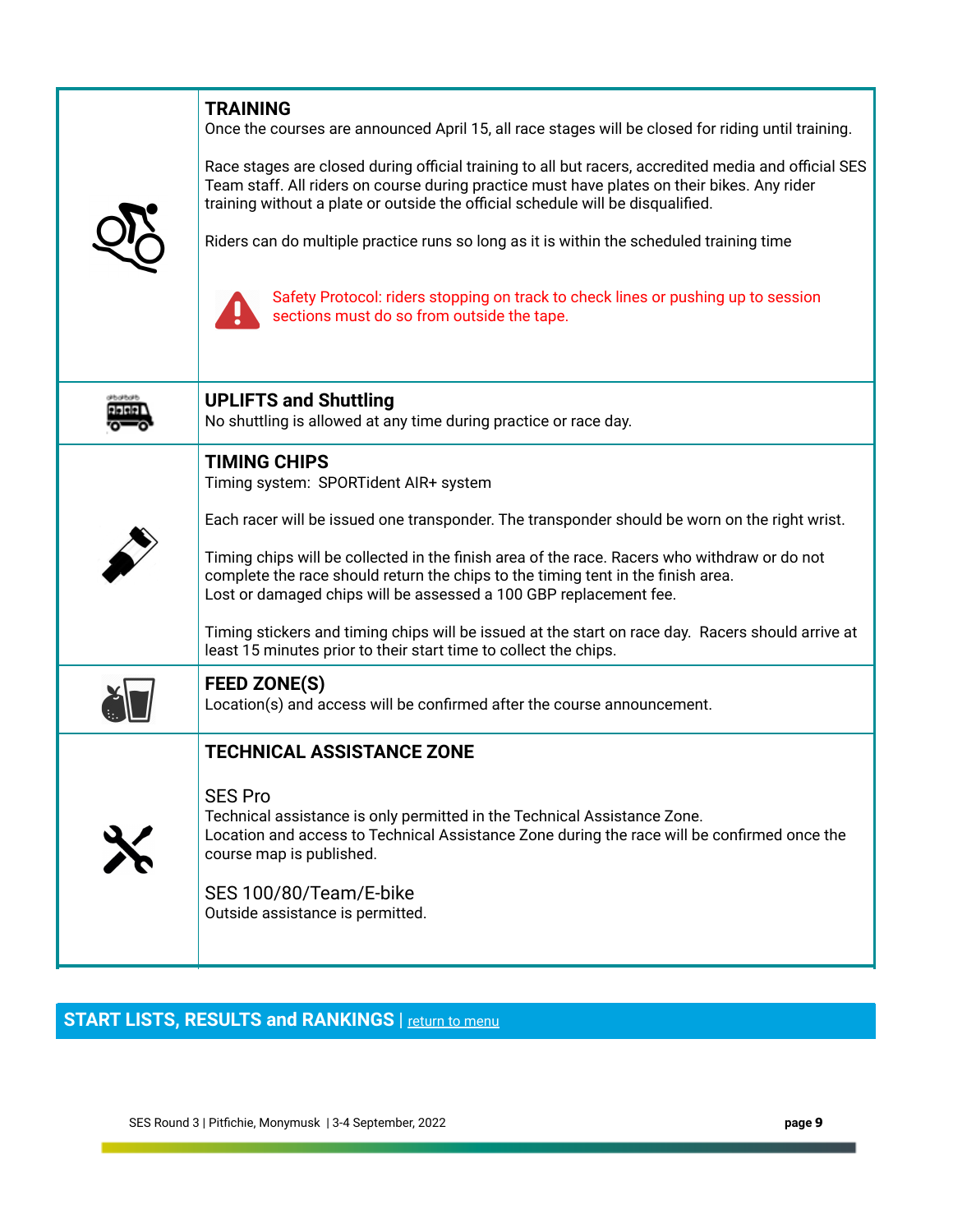|      | <b>START ORDER and SEEDING</b>                                                                                                                                                                                                                                                                                                                                                                                                                                                                                                       |
|------|--------------------------------------------------------------------------------------------------------------------------------------------------------------------------------------------------------------------------------------------------------------------------------------------------------------------------------------------------------------------------------------------------------------------------------------------------------------------------------------------------------------------------------------|
|      | <b>SES Pro</b><br>Seeding<br>Riders in the SES Pro will have individual preassigned start times for all the stages.<br>Riders will be seeded based on a combination of their current Scottish Enduro Series and EWS<br>Global ranking points.                                                                                                                                                                                                                                                                                        |
|      | <b>Start Intervals</b><br>Riders in the SES Pro will have individual preassigned start times for all the Special Stages.<br>20-30 second start intervals.                                                                                                                                                                                                                                                                                                                                                                            |
|      | SES 100/80/Teams/E-bikes<br>Flexi Start Format:<br>Once racers leave the start, they will need to complete the balance of the stages in order. But<br>they will not be required to remain in the original start positions for the balance of the stages nor<br>will they have preassigned individual start times or fixed start intervals for any of the following<br>race stages.<br>Racers will have a specific time period to complete each individual stage as well as an overall<br>time to complete the course each day.       |
| 0:00 | <b>START LIST and START PROCEDURES</b><br>Start List will be published the day prior to the race<br>Any racer who has not collected their race plate by the check in deadline will be not be added to<br>the Start List.                                                                                                                                                                                                                                                                                                             |
|      | <b>SES Pro</b><br>Racers will have preassigned start times for every Special Stage.                                                                                                                                                                                                                                                                                                                                                                                                                                                  |
|      | Late racers may be given the following penalties:<br>up to 5 minutes late $=$ 1 minute penalty<br>5+ minutes late = 5 minutes penalty<br>Any racers arriving at the start of a race stage later than 30 minutes after their specified start<br>time will be assigned a DSQ for the race and should not complete any other stages.                                                                                                                                                                                                    |
|      | SES 100/80/Team/E-bike<br>To minimize congestion on the tracks, the race start will be staggered. Each racer will have an<br>individual assigned time to leave the start / Paddock.<br>Once SES100 / SES80 racers leave the start, the racers will need to complete the balance of the<br>Special Stages in order. But there are no specific stage start times for race. Rather, riders will<br>have a specific time period to complete each individual Special Stage as well as an overall time<br>to complete the course each day. |
|      | Maximum course time and opening / closing times for the Special Stages will be published the<br>day prior to the race.                                                                                                                                                                                                                                                                                                                                                                                                               |
|      | If a racer does not complete the course within their final time check, they will have a penalty<br>added to their overall time.<br>up to 5 minutes late $= 1$ minute penalty.<br>5+ minutes late = 5 minutes penalty                                                                                                                                                                                                                                                                                                                 |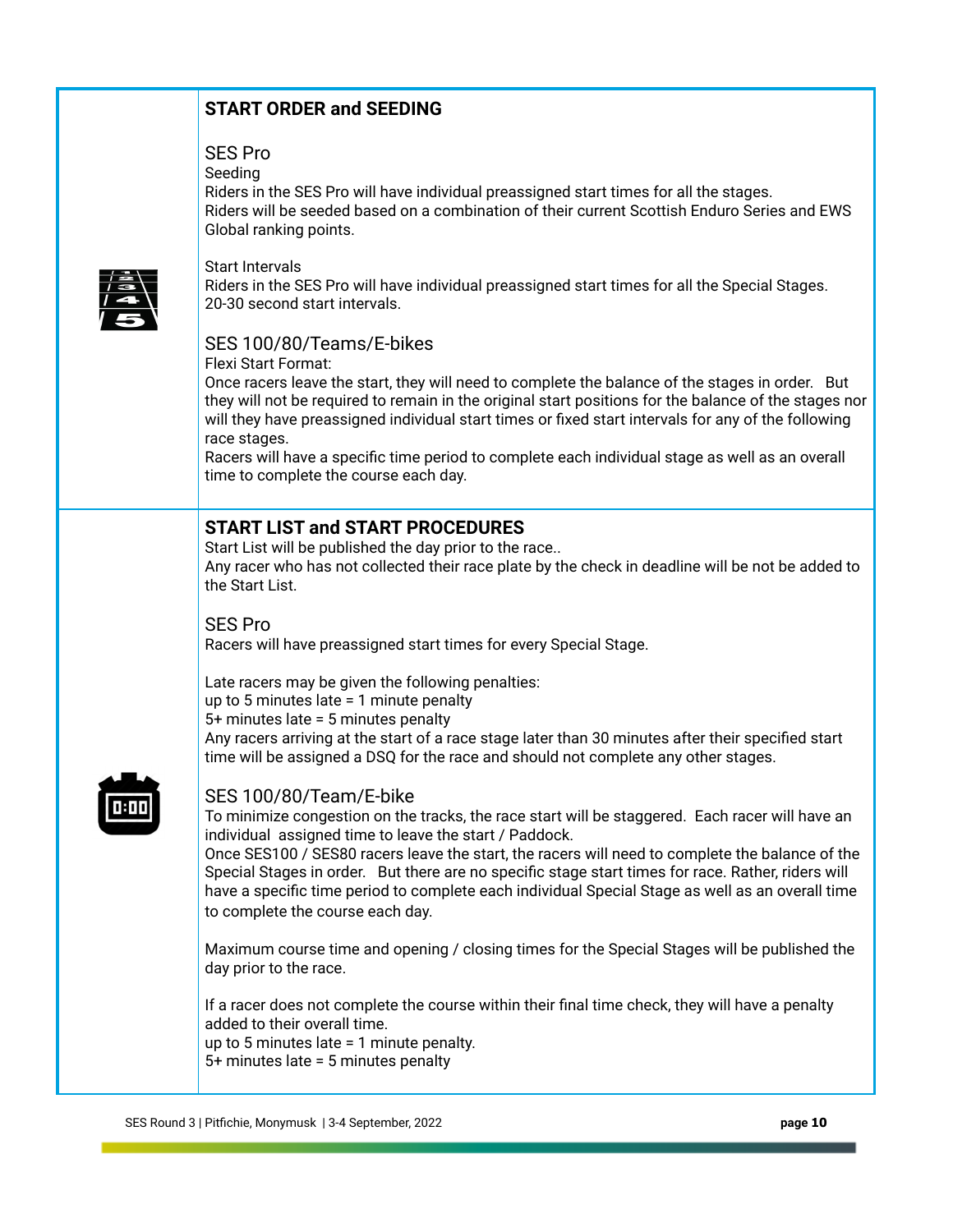| <b>GENERAL</b><br>If a racer is delayed reaching a stage start or the finish time check as a result of assisting an<br>injured rider or due to some other exceptional circumstances beyond the racer's control, the time<br>penalty may be waived and / or the racer may be permitted to repeat the stage.<br>Any racer affected by a 'significant incident' during a transition or race stage should immediately<br>report to the finish or start official of the affected stage (as applicable).<br>The Race Director has the final right to change start times during the race in case of<br>any unforeseen circumstances. |
|-------------------------------------------------------------------------------------------------------------------------------------------------------------------------------------------------------------------------------------------------------------------------------------------------------------------------------------------------------------------------------------------------------------------------------------------------------------------------------------------------------------------------------------------------------------------------------------------------------------------------------|
| <b>LIAISON INFORMATION DOCUMENT</b><br>The route description and allocated times for each stage/transition will be published prior to<br>training.<br>Racers should use this information during training to calculate the pace needed to complete<br>each liaison and the overall course.                                                                                                                                                                                                                                                                                                                                     |
| <b>LIVE TIMING and RESULTS</b><br>Official Results (with penalties) will be posted on the Scottish Enduro Series website following<br>the race.                                                                                                                                                                                                                                                                                                                                                                                                                                                                               |
| <b>AWARDS</b><br>20 minutes after final SES Pro rider<br>Top 3 from each category will be awarded.<br>Any category with fewer than 5 starters may be merged with another age category at the<br>discretion of the Event Organiser.                                                                                                                                                                                                                                                                                                                                                                                            |
| <b>RANKING POINTS</b><br>Riders must have an active 2022 EWS membership in order to be eligible to collect EWS Global<br>ranking points.<br>Points are listed in the EWS Rules:<br>https://www.enduroworldseries.com/ews-general/rules-and-resources/<br><b>EWS100</b><br>EWS Rules - Section 2.1.5<br>EWS100 riders who are EWS Members will be eligible to score Global Ranking points. EWS100<br>Points Scale<br>EWS points are listed in Appendix 1.                                                                                                                                                                      |
| <b>PRIZE MONEY</b><br><b>SES Pro</b><br>£1100 total<br>1st Men and Women: £250<br>2nd Men and Women: £175<br>3rd Men and Women: £125<br>Payment will be made by cash at the podium. If any category eligible for prize money has less<br>than 5 riders it is at the discretion of SES if the full amount is awarded.                                                                                                                                                                                                                                                                                                          |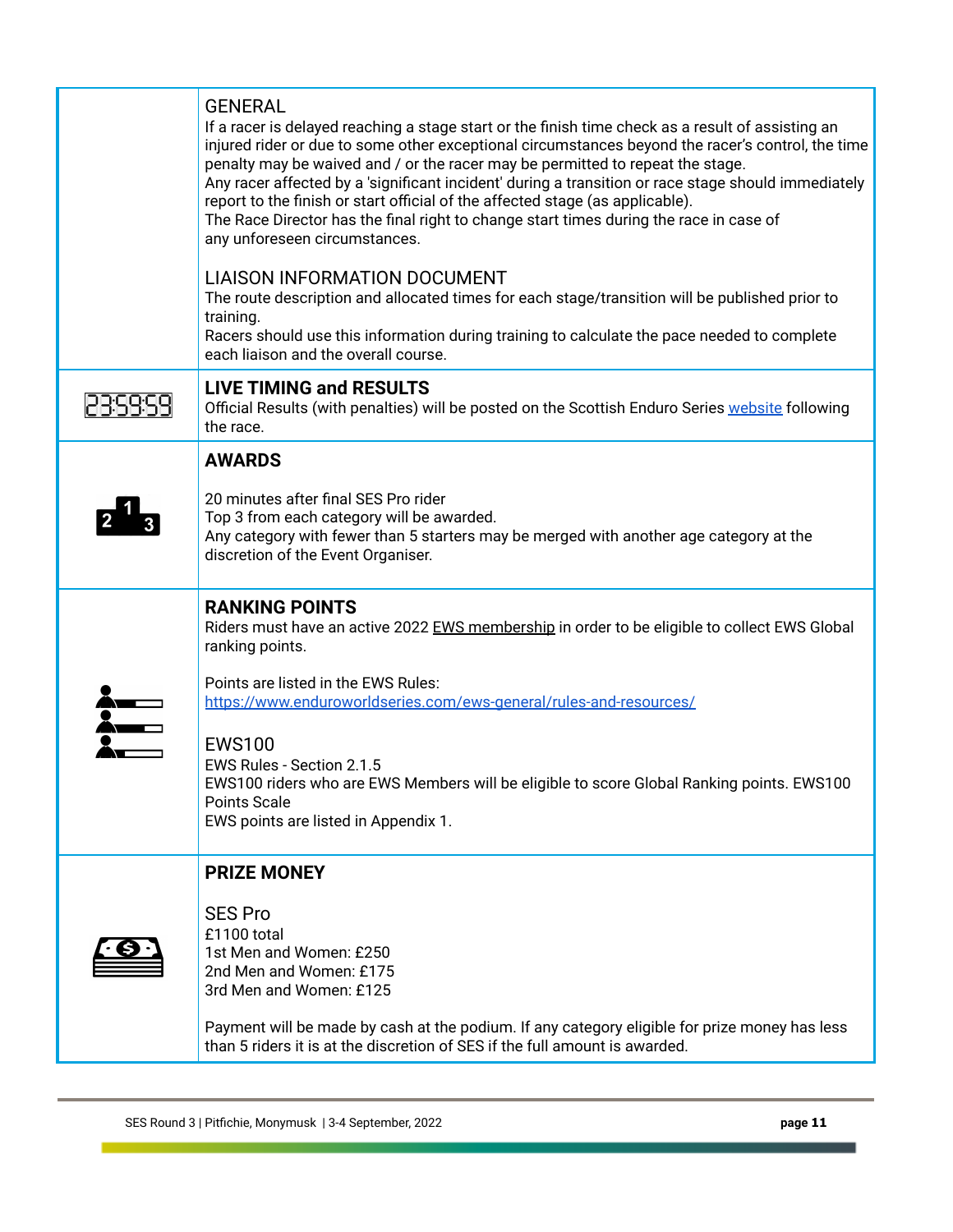| <b>RULES</b>   return to menu |                                                                                                                                                                                                                                                                                                                                                                                                                                                                                                                                                                                                                                                                                                                                                                                                                               |
|-------------------------------|-------------------------------------------------------------------------------------------------------------------------------------------------------------------------------------------------------------------------------------------------------------------------------------------------------------------------------------------------------------------------------------------------------------------------------------------------------------------------------------------------------------------------------------------------------------------------------------------------------------------------------------------------------------------------------------------------------------------------------------------------------------------------------------------------------------------------------|
|                               | <b>RACE RULES</b><br>Riders are expected to read and understand the Race Book and Scottish Enduro Series<br>Rulebook. Unfamiliarity will not be accepted as an excuse for any rule violation by any rider<br><b>Rule Book Link</b>                                                                                                                                                                                                                                                                                                                                                                                                                                                                                                                                                                                            |
|                               | The Race Director is authorized to give additional penalties that are not listed in the Rulebook in<br>the case of a rider who fails to respect the other riders, the spirit of the sport, the environment or<br>the organization.                                                                                                                                                                                                                                                                                                                                                                                                                                                                                                                                                                                            |
|                               | Protests and complaints regarding the race, results, behaviour of the other racers and any other<br>sort of issue must be presented to the Race Director or Chief Commissaire within 15 minutes<br>from the posting of the results.                                                                                                                                                                                                                                                                                                                                                                                                                                                                                                                                                                                           |
|                               | <b>PROTECTION RULES</b><br>Racers must wear a full face helmet (either fixed or detachable chin piece) on all race stages.<br>Detachable chin piece can be removed for the liaison stages.<br>The rules apply to both training and race days.                                                                                                                                                                                                                                                                                                                                                                                                                                                                                                                                                                                 |
|                               | We're delighted to be partnering with three local bike shops in our race destinations to offer SES<br>entrants 10% off full face helmets in the lead up to our events.                                                                                                                                                                                                                                                                                                                                                                                                                                                                                                                                                                                                                                                        |
|                               | Off Beat Bikes in Fort William (who are also offering 10% off elbow and knee pads), Tweed<br>Valley Bikes in Innerleithen, 20TwentyStore in Banchory and Bike Bothy Pitfichie are the<br>awesome local stores who are getting involved.                                                                                                                                                                                                                                                                                                                                                                                                                                                                                                                                                                                       |
|                               | <b>FILMING RIGHTS AND REGULATIONS</b><br>Enduro Sports Organisation retain exclusive filming, recording, broadcasting and distribution of<br>footage of any activities associated with the SES, including Shakedown, training, race or any<br>other official scheduled activities, will be subject to regulation.<br>Details to be announced.                                                                                                                                                                                                                                                                                                                                                                                                                                                                                 |
|                               | <b>DRONE</b><br>Filming with a drone is not allowed.                                                                                                                                                                                                                                                                                                                                                                                                                                                                                                                                                                                                                                                                                                                                                                          |
|                               | <b>ONBOARD CAMERAS</b><br>On board cameras must either be worn on peak / visors or affixed with a breakable mount. Chest<br>mounts are not permitted.                                                                                                                                                                                                                                                                                                                                                                                                                                                                                                                                                                                                                                                                         |
|                               | <b>WAIVER</b><br>I am fully aware and conscious of the potential risks that might arise with the use of such<br>equipment and accept them.<br>To the extent permitted by the applicable law, I release the Enduro Sports Organisation Limited,<br>Union Cycliste Internationale, my National Federation, the organizers, the sponsors, and their<br>respective members, directors, officers, employees, volunteers, contractors and agents from any<br>liability linked to the utilisation of the camera on the bicycle and/or onto the visors/peaks of the<br>helmet. This concerns in particular cases of accidents, injury, and damage to personal property<br>or third-party property linked to the utilisation of a camera on the bicycle and/or onto the<br>visors/peaks of the helmet during finals/ training sessions |

٦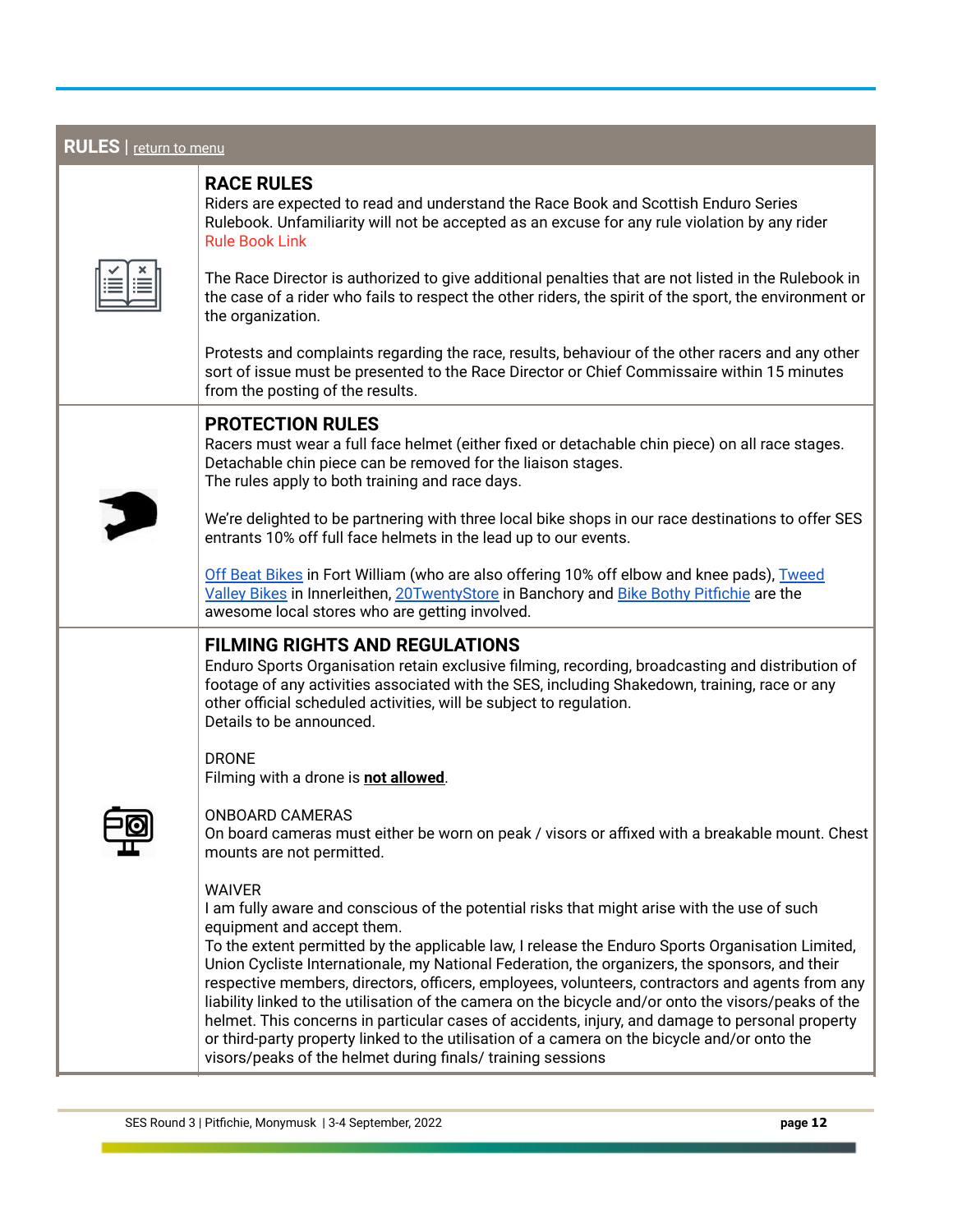| <b>VENUE LOGISTICS</b>   return to menu |                                                                                                                                                              |  |
|-----------------------------------------|--------------------------------------------------------------------------------------------------------------------------------------------------------------|--|
|                                         | <b>TRAVEL / TRANSPORTATION</b>                                                                                                                               |  |
|                                         | Located approx 3 hours from Glasgow / Edinburgh, 2 hours from Inverness and less than an<br>hour from Aberdeen.                                              |  |
|                                         | <b>Location here</b>                                                                                                                                         |  |
|                                         | <b>ACCOMMODATION</b><br>Consolidated list of hotels and self catering apartments here.                                                                       |  |
|                                         | <b>PARKING</b><br>Designated racer parking will be available at the venue. The vehicles number plate must be<br>provided when signing up through eventbrite. |  |
|                                         | Parking enquiries: Kerry Duncan - hello@scottishenduroseries.co.uk                                                                                           |  |
|                                         | <b>CAMPING</b><br><b>TBC</b>                                                                                                                                 |  |
|                                         | <b>WIFI</b><br>Availability at the race village: TBC                                                                                                         |  |
|                                         | <b>BIKE SHOPS</b><br><b>Bennachie Bike Bothy</b>                                                                                                             |  |
|                                         | <b>BIKE WASH</b><br>Bike wash stations will be set up in the Festival Village                                                                                |  |
| ш                                       | <b>GROCERY STORES</b><br>There is a full range of shops and services in Inverurie.                                                                           |  |
| M                                       | <b>BANK MACHINES</b><br>There are a number of banks and ATMs in Inverurie.<br><b>Currency: British Pound Sterling</b>                                        |  |
| $\bullet$                               | <b>EVENT MERCHANDISE</b><br>Coming Soon!                                                                                                                     |  |
|                                         | <b>OTHER RIDING ZONES</b><br>Riding options for racers / teams arriving in advance or extending their stays:<br><b>Pitfichie Mountain Bike Trails</b>        |  |